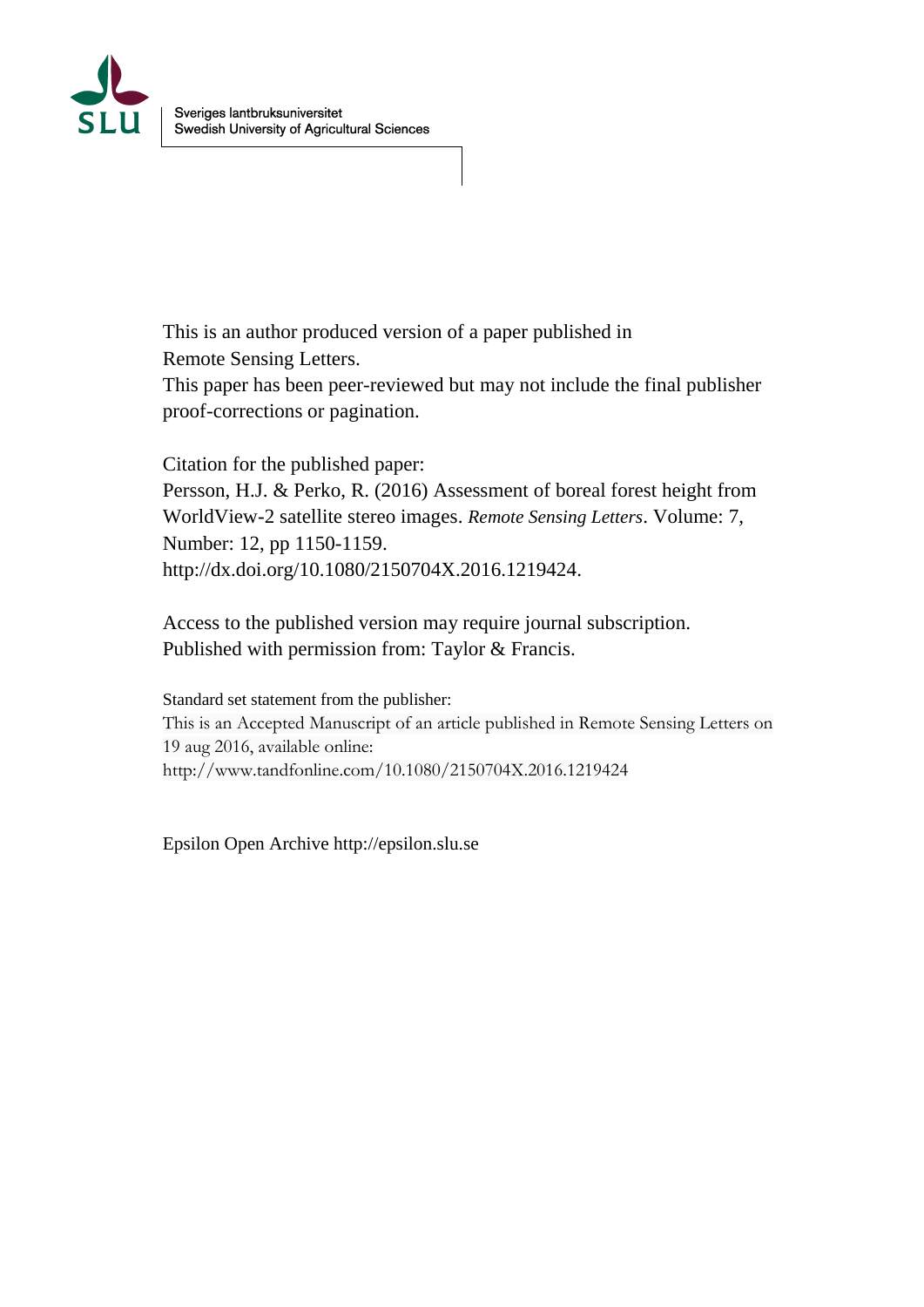# **Assessment of boreal forest height from WorldView-2 satellite stereo images**

# HENRIK PERSSON<sup>1</sup>\*, ROLAND PERKO<sup>2</sup>

*<sup>1</sup>Department of Forest Resource Management, Swedish University of Agricultural Sciences, Umeå, Sweden*

*2 Institute for Information and Communication Technologies, DIGITAL, JOANNEUM RESEARCH Forschungsgesellschaft mbH, Graz, Austria*

Corresponding author: Henrik Persson Swedish University of Agricultural Sciences Remote Sensing SE-901 83 UMEÅ Phone: +46 90 786 81 05 henrik.persson@slu.se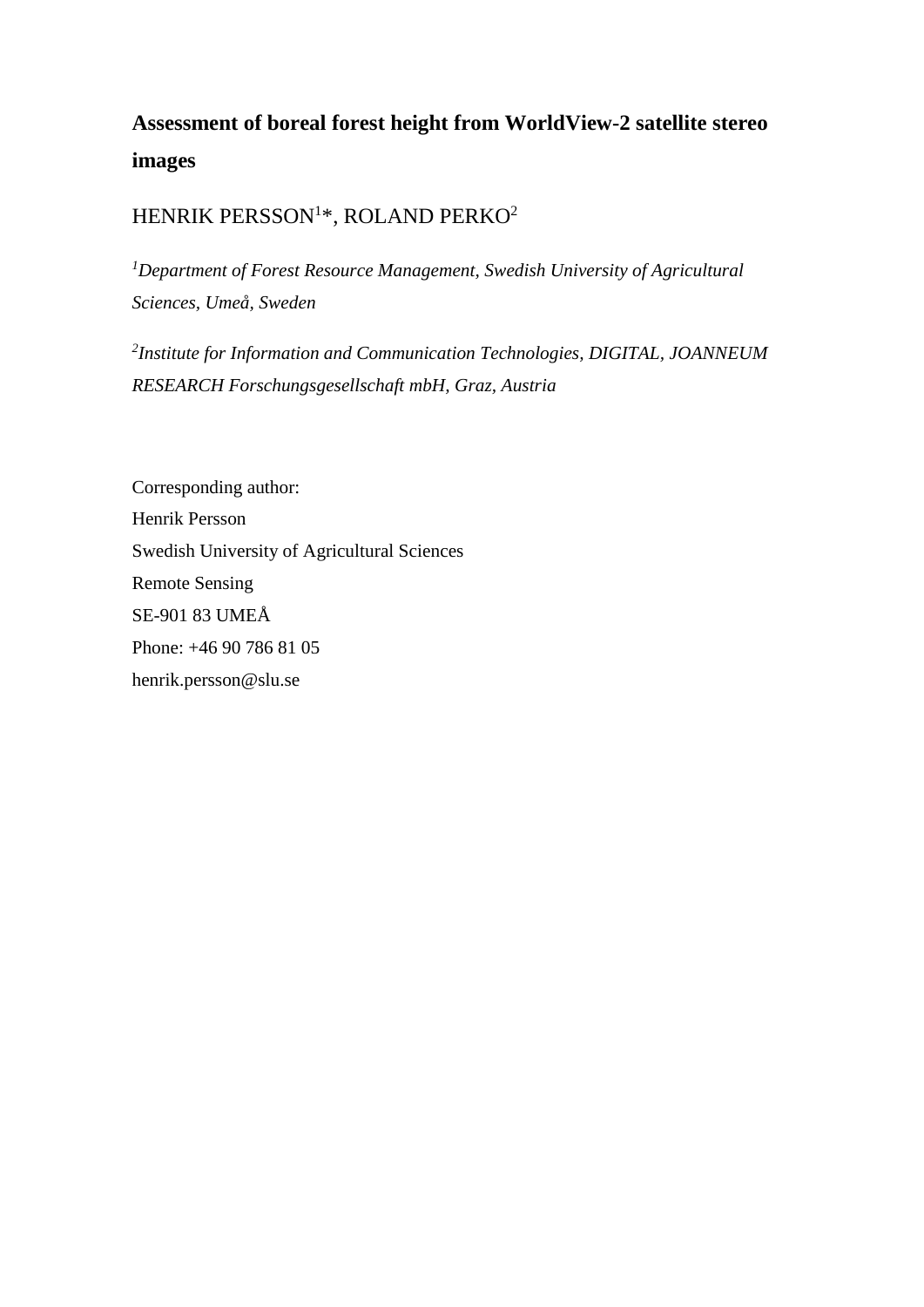# **Assessment of boreal forest height from WorldView-2 satellite stereo images**

WorldView-2 satellite stereo images were used to derive a digital surface model, which together with a high resolution digital terrain model from airborne laser scanning (ALS) were used to estimate forest height. Lorey's mean height (H<sub>L</sub>) could be estimated with a root mean square error (RMSE) of 1.5 m (8.3%) and 1.4 m (10.4%), using linear regression, at the two Swedish test sites Remningstorp (Lat. 58°30'N, Long. 13°40'E) and Krycklan (Lat. 64°16'N, Long. 19°46'E), which contain hemi-boreal and boreal forest. The correlation coefficients were *r*=0.94 and *r*=0.91, respectively. The 10 m sample plots were 175 in Remningstorp and 282 in Krycklan. It was furthermore found, that WorldView-2 data are sometimes unstable for canopy top height estimations (ALS height percentile 100, p100) and that the reconstructed heights are generally located below the actual top height. The WorldView-2 p60 was found to correlate best with ALS p70 in Remningstorp, while WorldView-2 p95 was found to correlate best with ALS p70 in Krycklan, and it moreover reached the highest correlation for all other estimated variables, at both test sites. It was concluded, that WorldView-2 p95 height data overall represents approximately the forest height ALS p70. The overall high correlation coefficients above 0.90 at both test sites, with different forest conditions, indicate that stereo matching of WorldView-2 satellite images is suitable for forest height mapping.

Keywords: forestry, canopy height, photogrammetry, satellite observations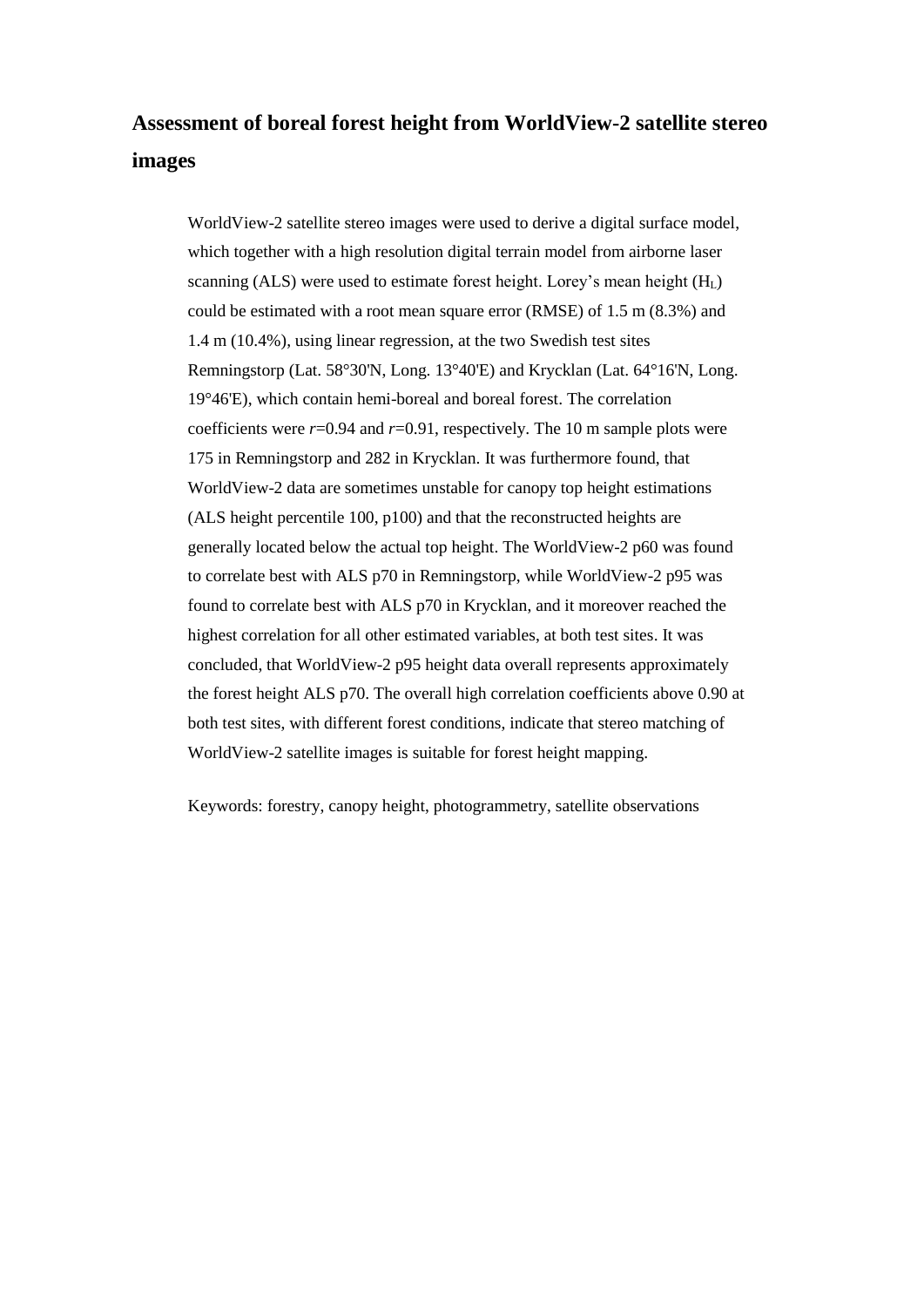#### **1 Introduction**

Detailed and accurate updated information about the forest is vital for planning forest management actions, and also for following the current forest biomass inventory. The necessary information has traditionally been collected from sample based field visits (Nilsson 2013). Remote sensing techniques can provide comprehensive and accurate information in order to further increase the value of the field inventoried data (Tomppo et al. 2008). Remote sensing data have in numerous studies been shown to complement field based measures and estimations, such as basal area-weighted tree height (also known as Lorey's mean height,  $H_L$ ), basal-area weighted stem diameter and mean stem volume (Hyyppä et al. 2000; Næsset et al. 2004; Yu et al. 2015). H<sup>L</sup> weights the contribution of trees to the stand height by their basal area, which causes larger trees to have a greater impact on the mean height. This measure is widely used in the forestry in US and Europe, and gives a more robust mean height in uneven stands compared to the arithmetic mean height which can be meaningful especially in even-aged stands.

Currently, airborne laser scanning (ALS) is the most accurate airborne remote sensing technique available for estimation of many forest variables, such as  $H<sub>L</sub>$ , basal area or stem volume (Hyyppä et al. 2000; Næsset et al. 2004; Yu et al. 2015). However, satellite based platforms can provide information over large areas at lower cost and with short repetition intervals. Satellite images consisting of optical acquisitions with the spectral bands correlating with different forest variables in a 2-dimensional (2D) manner have been used for many decades. However, one important factor that makes ALS superior to other techniques have been its ability of reconstructing the forest in 3 dimensions (3D). A balance of using the satellite platform and still obtain 3D data can be achieved by deriving a digital surface model (DSM) via stereo matching of optical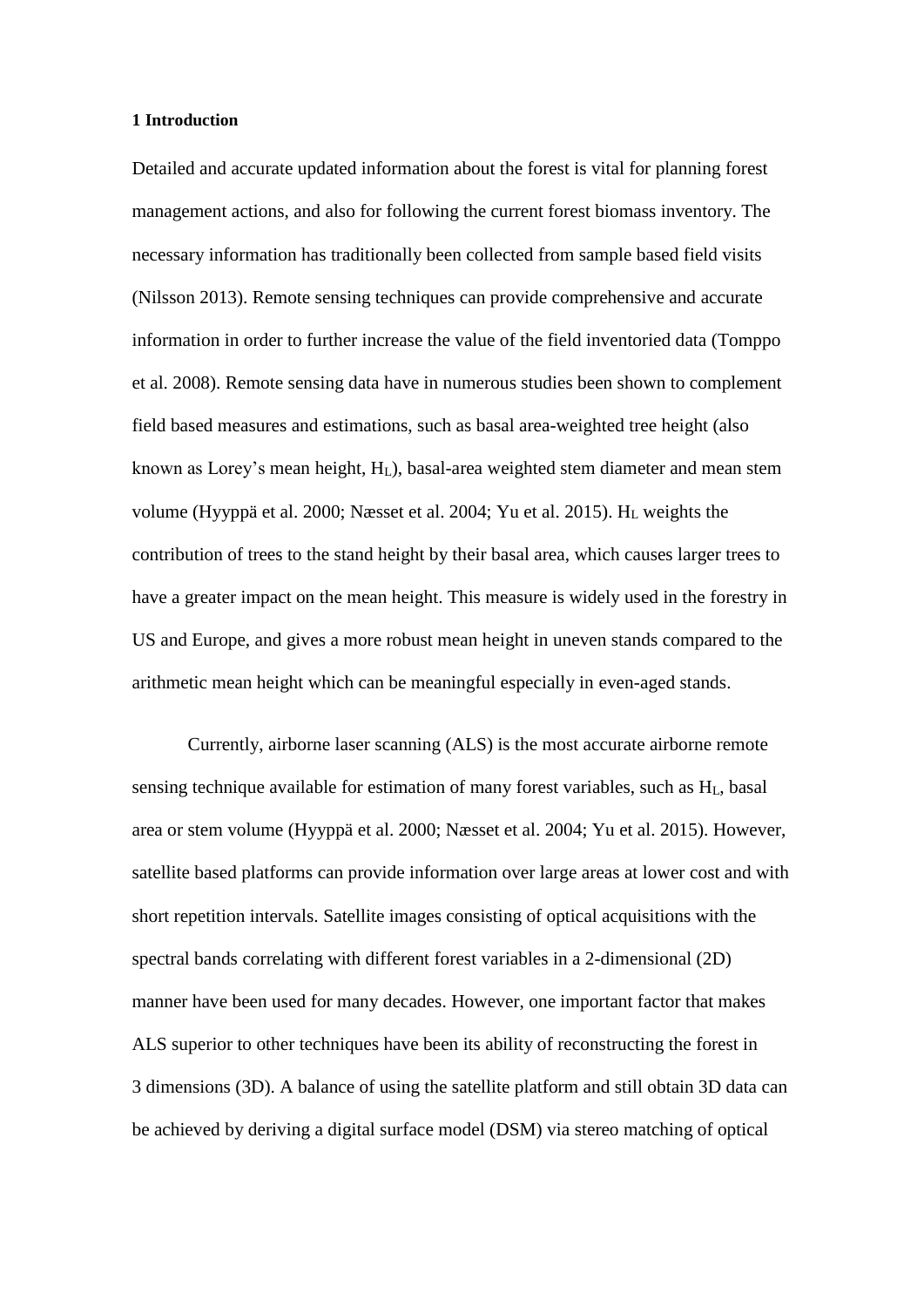satellite images and then a canopy height model can be computed, if an accurate digital terrain model (DTM) is available.

Technical sensor improvements in the last decade have made sensors available which offer a ground sampling distance (GSD) below one meter and this set of sensors are frequently denoted very high resolution (VHR) sensors. Steerable sensors make stereo or even tri-stereo acquisitions available from a single overpass, which is crucial to obtain two cloud free images within a short temporal baseline. There are thus far only a limited number of studies which have used VHR sensors for estimation of forest variables. St-Onge et al. (2008) evaluated the accuracy of forest height and aboveground biomass (AGB) based on an Ikonos stereo pair and an ALS DTM at a Canadian test site located close to Quebec. Straub et al. (2013) used Cartosat-1 and WorldView-2 (WV2) stereo images to estimate growing stock in a mixed German forest. Immitzer et al. (2016) used WV2 stereo images in combination with national forest inventory data to map growing stock wall-to-wall in Bavaria, Germany.

So far, Yu et al. (2015) is the only study known to the authors, that has used WV2 data to evaluate forest variables in boreal forest (Finland). They compared numerous remote sensing techniques to estimate AGB, stem volume, basal-area, basal area-weighted mean diameter and H<sup>L</sup> at plot-level. One technique was stereo matched WV2 images, where the RMSE was found to be 1.4 m for estimation of H<sub>L</sub>. The limited experience from stereo matched VHR WV2 images in boreal forest is the highest motivation for this study.

The main objectives of this study are to examine the estimation of forest height at plot-level by using stereo matched very high resolution WorldView-2 satellite images, and an airborne laser scanning based digital terrain model. This is achieved by estimating field sampled H<sup>L</sup> and moreover by comparisons with ALS height percentiles.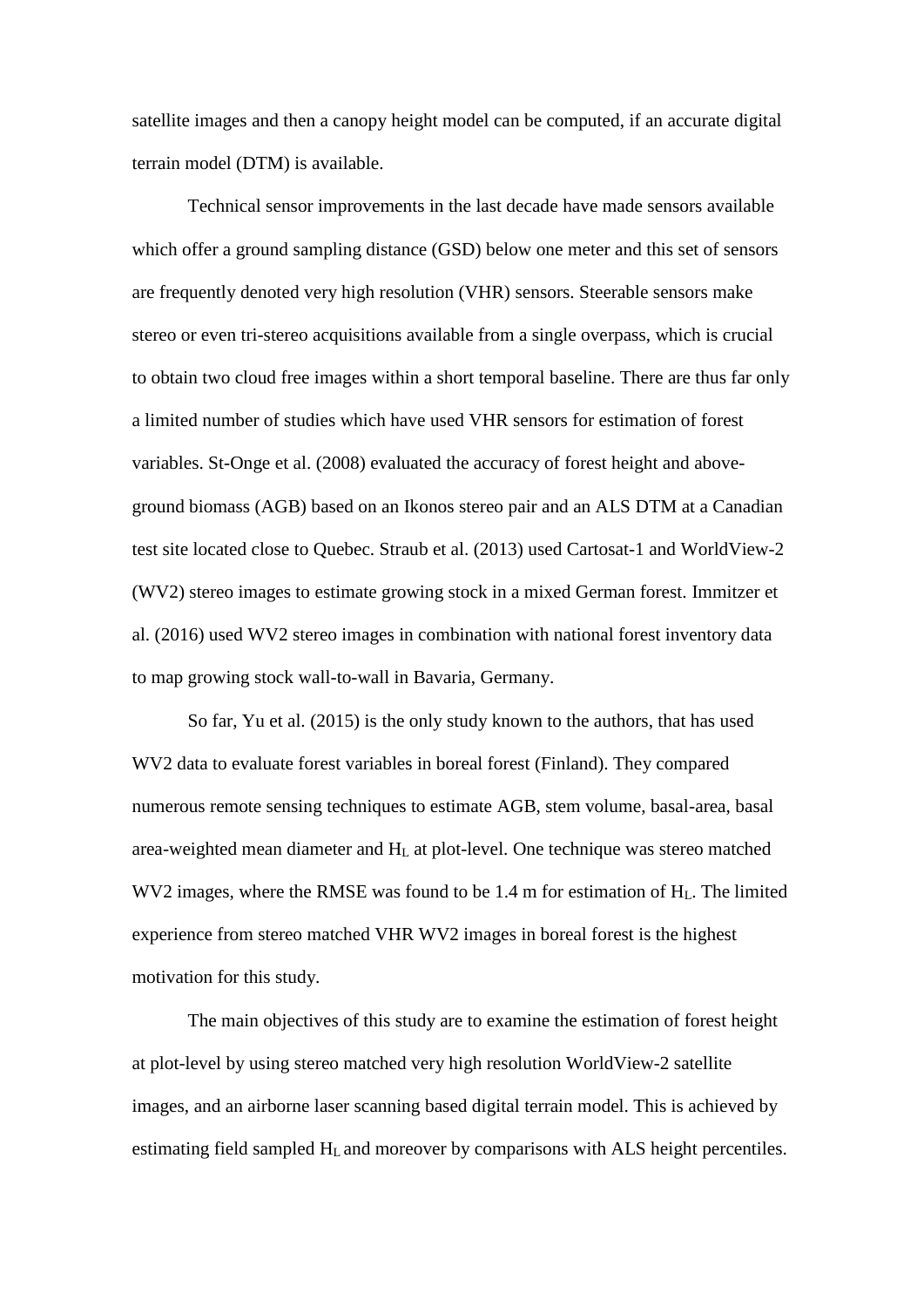#### **2 Study area and materials**

### *2.1 Test sites*

Two Swedish test sites located in the boreal forest zone were used [\(Figure 1\)](#page-17-0). [Figure1]. The first test site was Remningstorp located in southern Sweden (Lat. 58°30'N, Long. 13°40'E), and comprises about 1,200 ha of productive forest land. The prevailing tree species were Norway spruce (*Picea abies*; 68% volume), Scots pine (*Pinus sylvestris*; 18% volume) and birch (*Betula pendula* and *Betula pubescens*; 13% volume). It is a rather flat region with moderately varying ground elevations between 120 m and 145 m above sea level and slopes up to 21°.

The second test site is the Krycklan river catchment area located in northern Sweden (Lat. 64°16'N, Long. 19°46'E). The prevailing tree species were Scots pine (44% volume, mainly in dry upslope areas), Norway spruce (38.6% volume, mainly in wetter, low-lying areas), and birch (17.1% volume). The region is hilly with elevations between 125 m and 350 m above sea level and slopes up to 61°.

## *2.2 Field data*

A systematic grid of circular plots with 10 m radius was distributed at both test sites. In Remningstorp 219 plots with about 200 m spacing were inventoried in the fall 2014. In Krycklan 326 plots with about 350 m spacing were inventoried in the fall 2015. The distribution of plots within the test sites is shown in [Figure 1.](#page-17-0) The plot locations were measured using a Trimble GeoExplorer 6000 GeoXR, and all trees with a diameter at breast height (DBH)  $\geq$  0.04 m were calipered. The height was measured on a subsample of the trees, using a hypsometer. The tree height distribution at the two test sites is presented in [Figure 2](#page-17-1) and some statistical measures are presented in Tables 1 and 2. [Figure 2] [Table 1] [Table 2].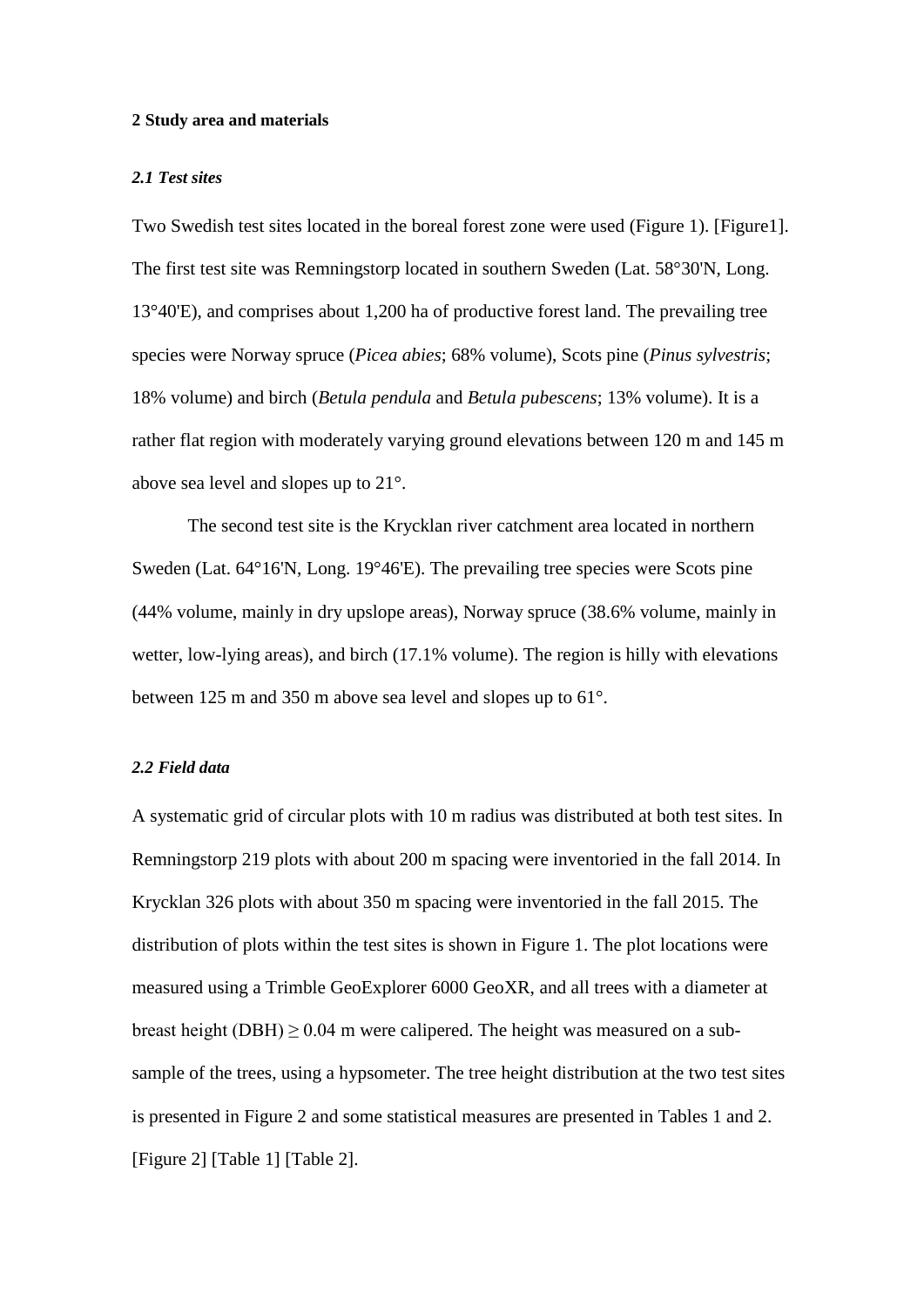# *2.3 Remote sensing data*

ALS height data were collected for the test sites approximately the same time as the field and satellite data. Remningstorp was scanned 4 August 2014 with a Riegl LMS 680i laser scanner at 240 kHz PRF and with more than 20 points/ $m^2$  density. The wavelength was 1550 nm. Krycklan was scanned 22 and 23 August 2015 with a Titan L359 laser scanner at 300 kHz PRF and with more than 20 points/ $m^2$  density. The wavelength was 1064 nm.

The DTM utilized was produced by the Swedish National Land Survey (Lantmäteriet) from ALS data, with  $0.5$  points/m<sup>2</sup> point density, and 2 m pixel size (Rönnberg 2011; Bergström, Melin, and Nicolausson 2009).

Optical satellite images were acquired from the WV2 satellite in 2015. The images were acquired as panchromatic along-track stereo pairs, with a spatial resolution of 0.5 m. The details about the satellite images are shown in Table 3.

#### **3 Methods**

## *3.1 Refinement of field data*

Linear regression was used to assign local height values species-wise to all inventoried trees at respective test site. The models had the form of (Söderberg 1986):

$$
\ln H = D + \ln D \tag{1}
$$

where *H* is the field measured height and *D* means DBH. The cross-validated accuracy was 3.3 m (15.6%) RMSE for pine, 2.2 m (11.5%) for spruce, and 2.9 m (18.7%) for deciduous (birch) at Remningstorp, and correspondingly 2.4 m (16.4%) for pine, 1.9 m (13.8%) for spruce, and 2.0 m (15.1%) for deciduous (birch) at Krycklan. The forestry variable  $H<sub>L</sub>$  was computed plot-wise, according to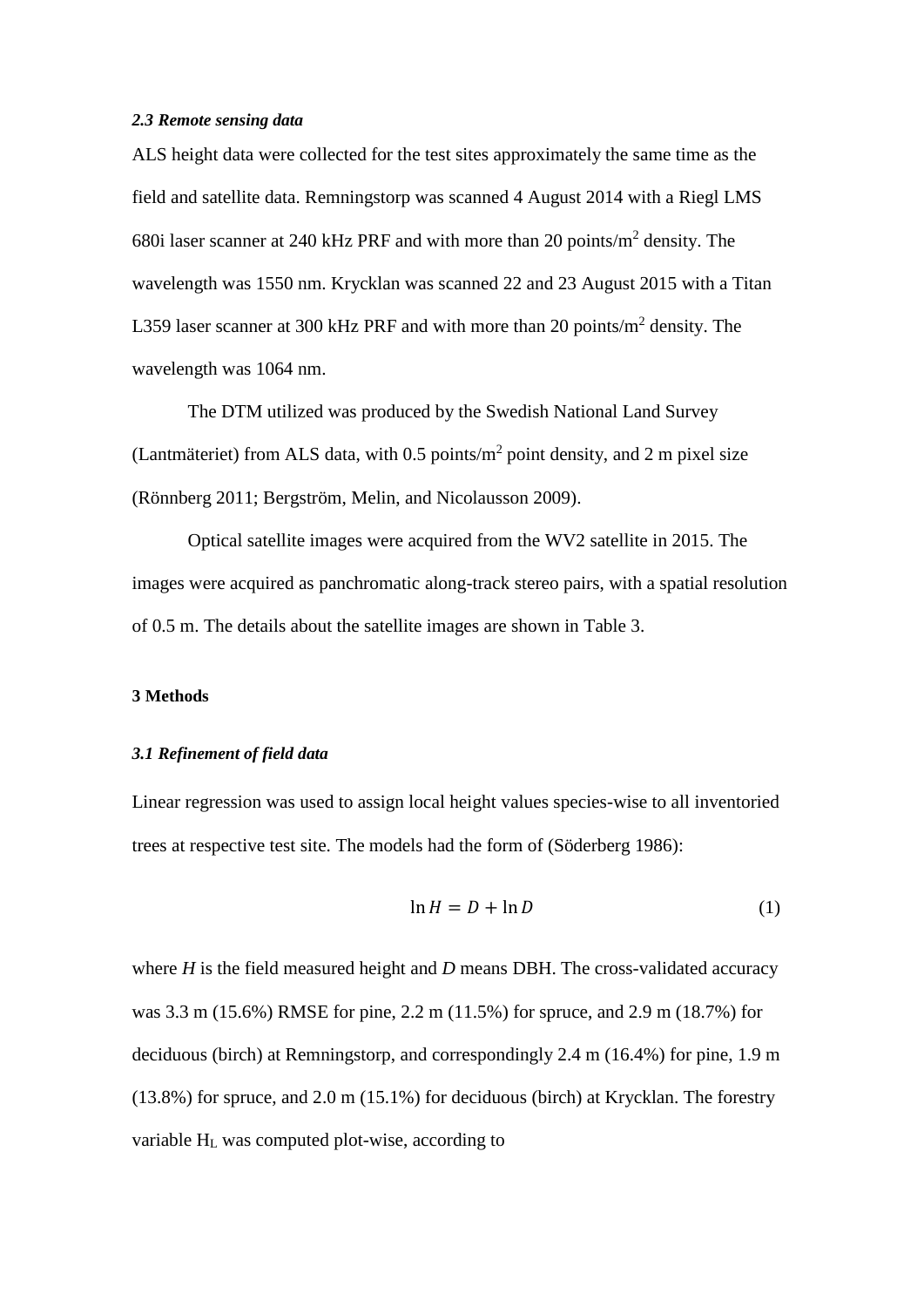$$
H_L = \frac{\sum B \, H}{\sum B} \tag{2}
$$

where *B* is the basal area.

Plot-wise averages were extracted and those with a mean height corresponding to an ALS p100 of less than 4 m (equivalent to DBH=0.04 m) were removed and furthermore plots that have been clear-cut since the field inventory (1 year difference in Remningstorp), or were located within approximately 10 m, were removed.

# *3.2 ALS height data processing*

The point clouds acquired from ALS were post-processed with the software Lastools. The ground was classified and then the point elevations above the ground were computed. The point cloud was filtered for noise, and points above 40 m were dropped, to avoid errors from for example birds. Metrics were extracted plot-wise above a 1.37 m height-cut-off to avoid under vegetation. The metrics included the height percentiles p50, p60, p70, p80, p90, p95, p99, p100, average, and standard deviation.

The matched WV2 heights were compared with all ALS height percentiles. The ALS height percentile 100 corresponds to the maximum tree height and is close to the dominant height in a forest. Moreover, the highest correspondence between ALS heights and WV2 heights was examined among all extracted ALS height percentiles, and the highest correspondence was found for the ALS p70, which was also expected to be close to  $H_L$ . Hence results for these height percentiles are presented in addition to  $H_L$ .

# *3.3 DSM generation via stereo matching of satellite image pairs*

The geo-location accuracy inherent to WV2 panchromatic imagery is reported to be 5 m CE90 at less than 30° off-nadir direction according to the satellite owner DigitalGlobe. However, the geo-location accuracy was improved by positioning ~10 ground control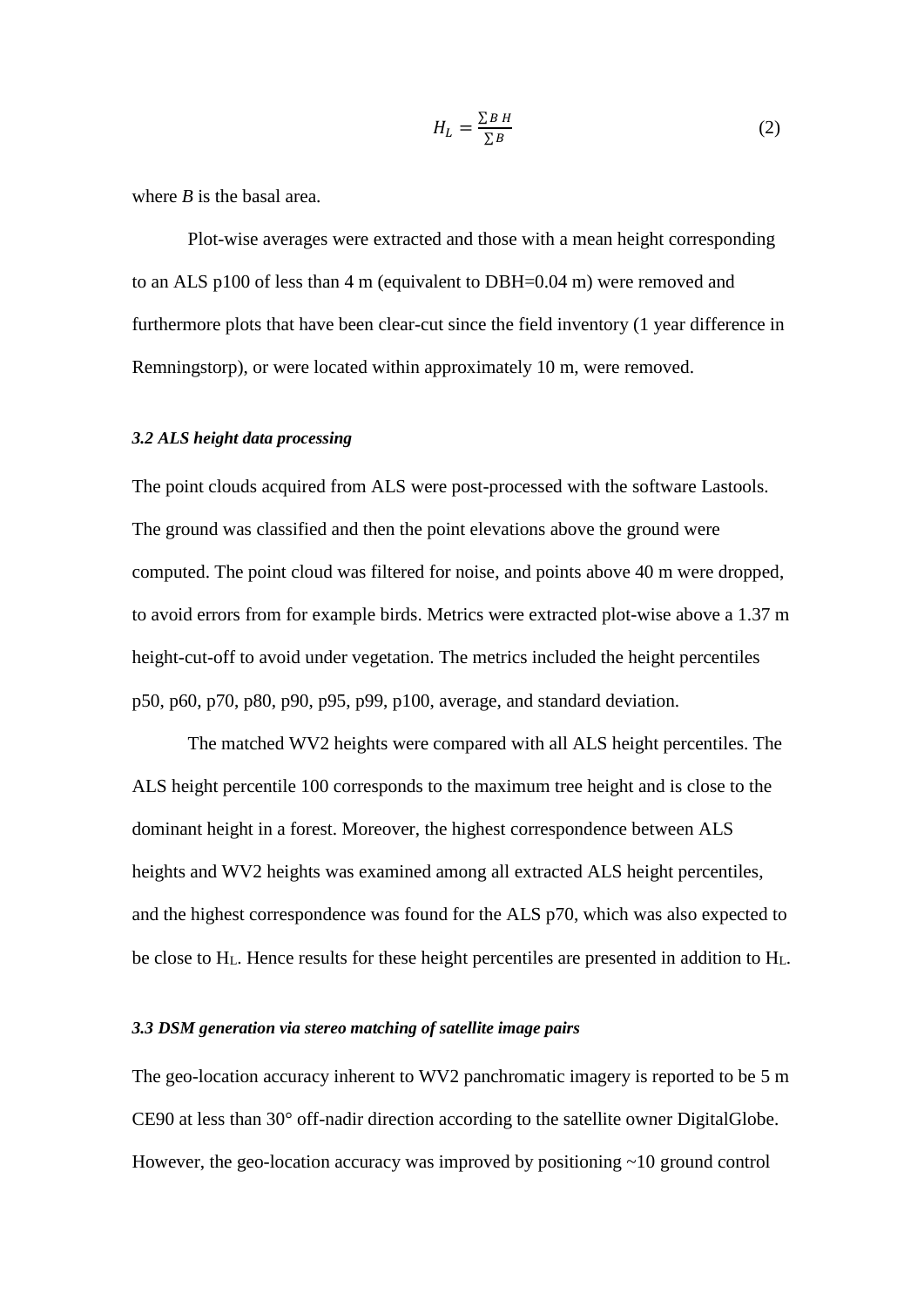points (GCPs) per image manually. The resulting root mean square error (RMSE) of the triangulation solution was < 1 pixel.

The stereo matching (and belonging geo-location optimization) was computed with the software Remote Sensing Graz (RSG). It used epipolar rectification of the images based on optimized sensor models, derived from the GCPs. Hence, a pre-defined point in the reference image can be found along a horizontal line in the search image. A semi-global image matching, similar to (Hirschmüller 2008), was used to compute disparities for each pixel for the stereo pair. Finally, spatial point intersection was applied to calculate ground coordinates in a least-squares manner out of the image matching disparities. The employed procedure is very similar to the more comprehensive description in Perko et al. (2014). The final step resulted in a 3D point cloud, from which the same plot-wise metrics as for ALS data were extracted.

#### *3.4 Modelling and evaluation*

Plot-wise metrics of the stereo matched WV2 point clouds were used in linear regression models to model the ALS percentiles, extracted the same way, from its point clouds. All extracted metrics were individually cross-compared, leading to the models presented in Table 4, which were found to perform the best.

To evaluate the explanation performance of respective variable with WV2 data, the RMSE and the relative RMSE were computed (Hyndman and Koehler 2006):

$$
RMSE = \sqrt{\frac{\sum_{i=1}^{n} (\hat{X}_i - X_i)^2}{n}}
$$
(3)

$$
RMSE(\%) = \frac{RMSE}{\bar{X}}
$$
 (4)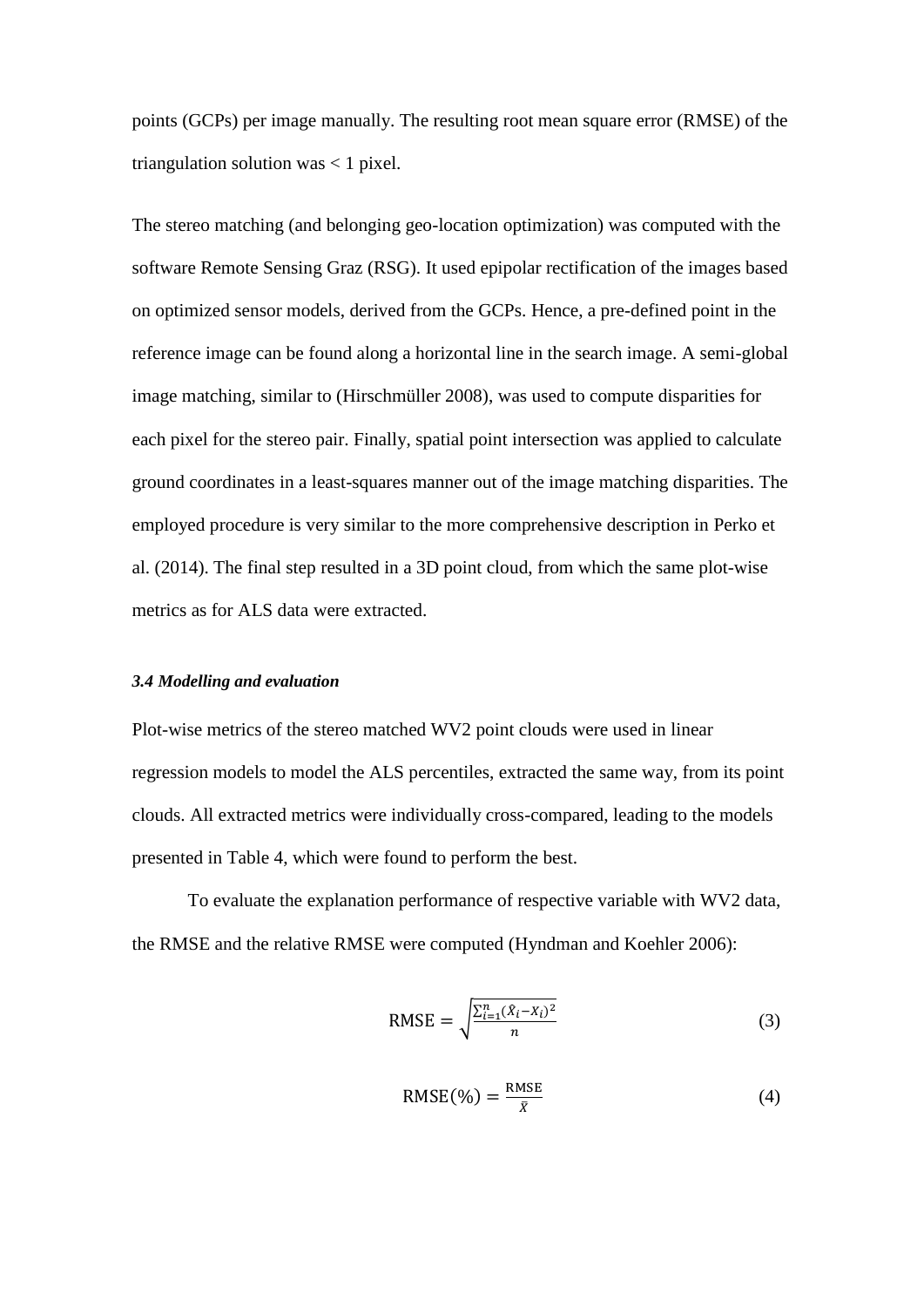where *n* is the number of plots,  $\hat{X}_i$  the value estimated from WW2 data for plot *i*, and  $X_i$ the observed value for plot *i*.  $\bar{X}$  represents the sampled mean for the variable in question. Moreover, the correlation coefficient *r* and the adjusted coefficient of determination ( $R_{\text{adj}}^2$ ) were also computed (Kvålseth 1985).

#### **4 Results and discussion**

Linear regression models with one of the WV2 height percentiles as explanatory variable were applied successfully in order to describe the variable in question. H<sub>L</sub> could be estimated from WV2 data with 1.5 m and 1.4 m RMSE at respective test site, which corresponds to 8.3% and 10.0% RMSE (Table 4, Figures 3(a) and 3(d)). [Figure 3] [Table 4]. This corresponds well with the 1.4 m RMSE reported by Yu et al. (2015) for a Finnish test site. The top height, ALS p100, was estimated with slightly larger RMSE at both test sites (2.1 m and 1.7 m respectively; Figures 3(c) and 3(f)). The highest correlation and lowest RMSE for all possible combinations was found for ALS p70 at both test sites, which in Remningstorp was best described with WV2 p60, while in Krycklan WV2 p95 was the best estimator (Table 4, Figures 3(b) and 3(e)). The RMSEs were 0.8 m (5.8%) and 1.1 m (9.5%) at the respective test sites, which are lower than traditional field sampled methods (subjectively chosen locations evaluated using a relascope, about 10% to 15% RMSE) and in line with the accuracy with which  $H_L$  can be estimated from ALS data (Ståhl 1992; Yu et al. 2015).

The trees sampled in field contain inherent errors of the DBH and tree height. The DBH is normally accurately measured with errors below a few centimetres, while the height can differ more, and especially since linear regression was used to assign height values to all trees without measured heights. Therefore the high similarity with ALS p70, which likely could be close to HL, gives an extra indication that the applied method is plausible for estimation of forest height.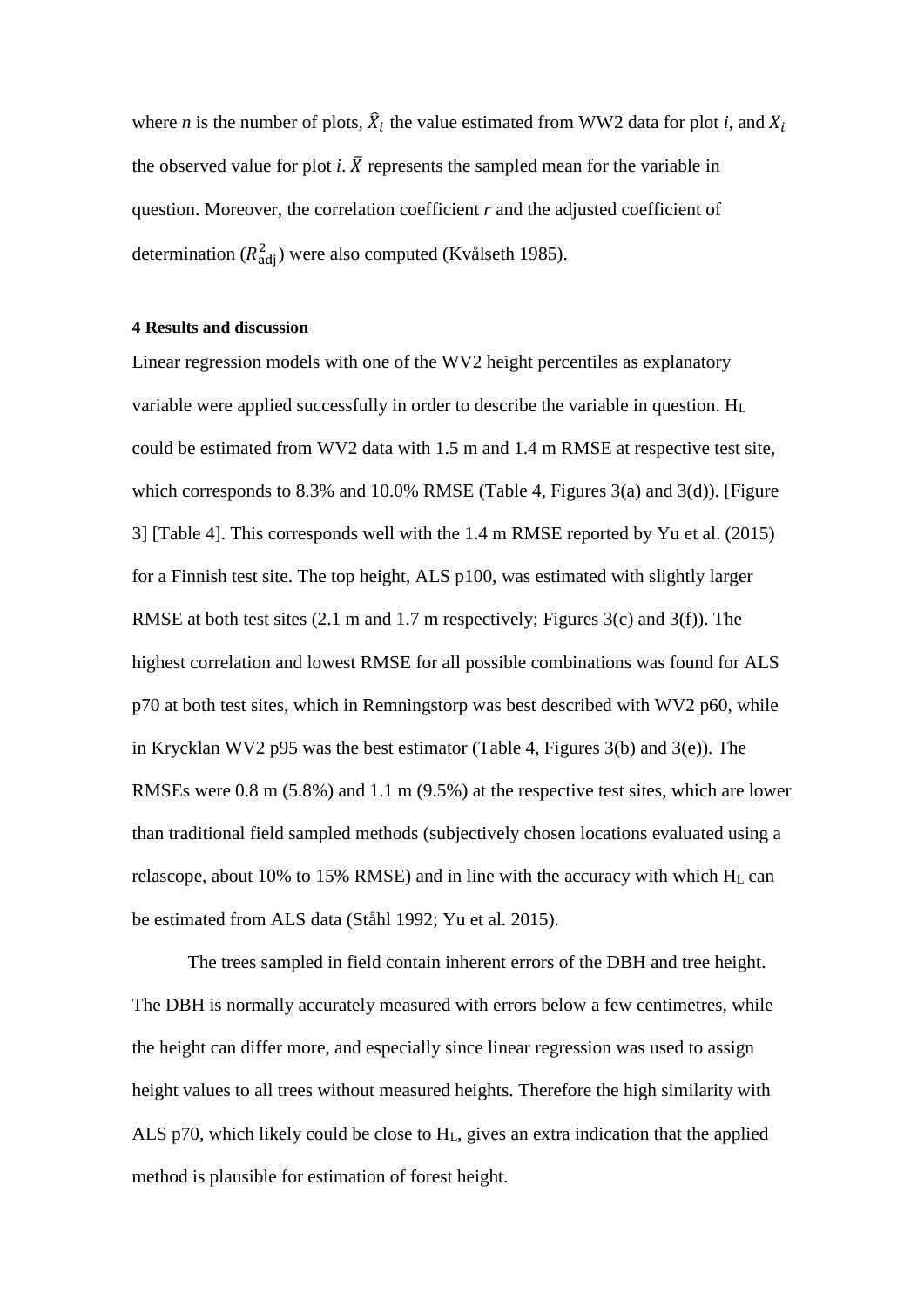The WV2 p95 was the strongest explanatory variable for all the other estimated variables at both test sites. This is likely due to that WV2 p100 was overall less robust (compared to WV2 p95), and lower WV2 height percentiles were generally originating from reflections too deep into the canopy. As the stereo matched WV2 point cloud originates from optical images with spectral wavelengths (450-800 nm), no or a limited depth sensibility was expected. This hence causes most of the height percentiles from the WV2 point cloud to be rather tightly gathered, and it was expected, that the WV2 point cloud would correspond approximately to the canopy top height (ALS p100). However, as the highest correlation and lowest RMSE was found for the ALS p70, it can be concluded, that robust upper height percentiles (WV2 p95) from the VHR optical stereo matched images rather describe a forest height of about 70% of the top height.

The canopy height is not a "fix" height, but rather an average of several tree heights, dependant on the spatial scale that is sampled. When the forest top height (ALS p100) was studied, a number of plots started to "stand out", by becoming more prominently underestimated (Figures 3(c) and 3(f)). From investigations of these plots, many of them seem to be located in forest with low trees and frequently also rather sparse forest. Some of the underestimated plots contained two-layered forest, often originating from left seeding trees in younger stands, which in a sense can be considered sparse forest.

All forest height related variables were estimated with high correlations (*r* at least 0.90) at both test sites with in-situ modelling data. The image resolution plays likely a vital role for this success, as stereo matching of lower resolution images have indicated little contribution for this type of applications (Persson et al. 2012). Moreover, the high geo-location accuracy causes the large intersection angles to come to their full potential, as a good matching can be achieved despite the somewhat different object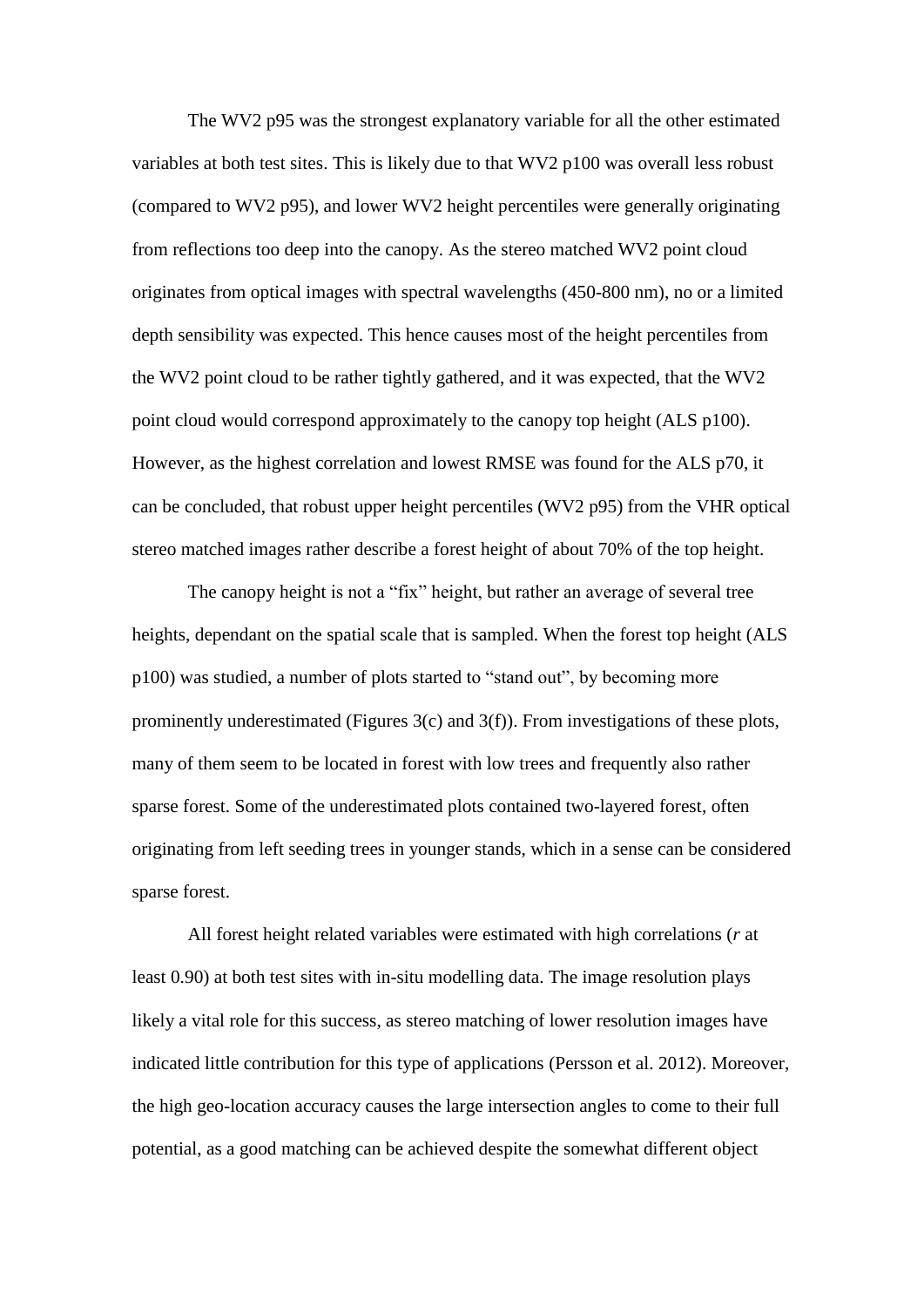appearances within the stereo pair. With lower resolution and worse geo-location accuracy, the challenge of matching the same objects in different images increase.

As few/no plots with very young forest were included (trees < 10-30 years depending on the test site), caution should be taken before extrapolating these models to entire wall-to-wall maps including all kinds of forest. Furthermore, as the variable to be estimated shifted upwards in the forest canopy, the younger plots became more underestimated. Future studies should further investigate the influence of forest density, i.e., by also considering forest variables such as basal-area and stem volume.

#### **5 Conclusions**

This article shows how WV2 satellite images can be stereo matched in order to derive the forest height. The presented method requires a high resolution DTM, which in our case was obtained from ALS, in order to compute the difference between stereo matched heights and the ground. These height differences were extracted plot-wise on 10 m sample plots in order to obtain the forest height. Three variables were evaluated to express the forest height;  $H<sub>L</sub>$  (basal area-weighted mean tree height), ALS p100 (canopy top height, close to the dominant forest height and corresponds to the maximum tree height), and moreover the most correlated ALS height percentile, which turned out to be ALS p70. The proposed approach was evaluated on a few hundreds of 10 m plots at two Swedish test sites with hemi-boreal and boreal forest respectively, which mainly contained coniferous forest.

The results show that stereo matched WorldView-2 images seem suitable to efficiently map forest height. It is potentially also well suited for updating existing inventories, which often are based on more expensive ALS. The presented approach can likely be used similarly in large parts of the boreal forests, as similar results were obtained across the test sites, and moreover, the results obtained in this study confirm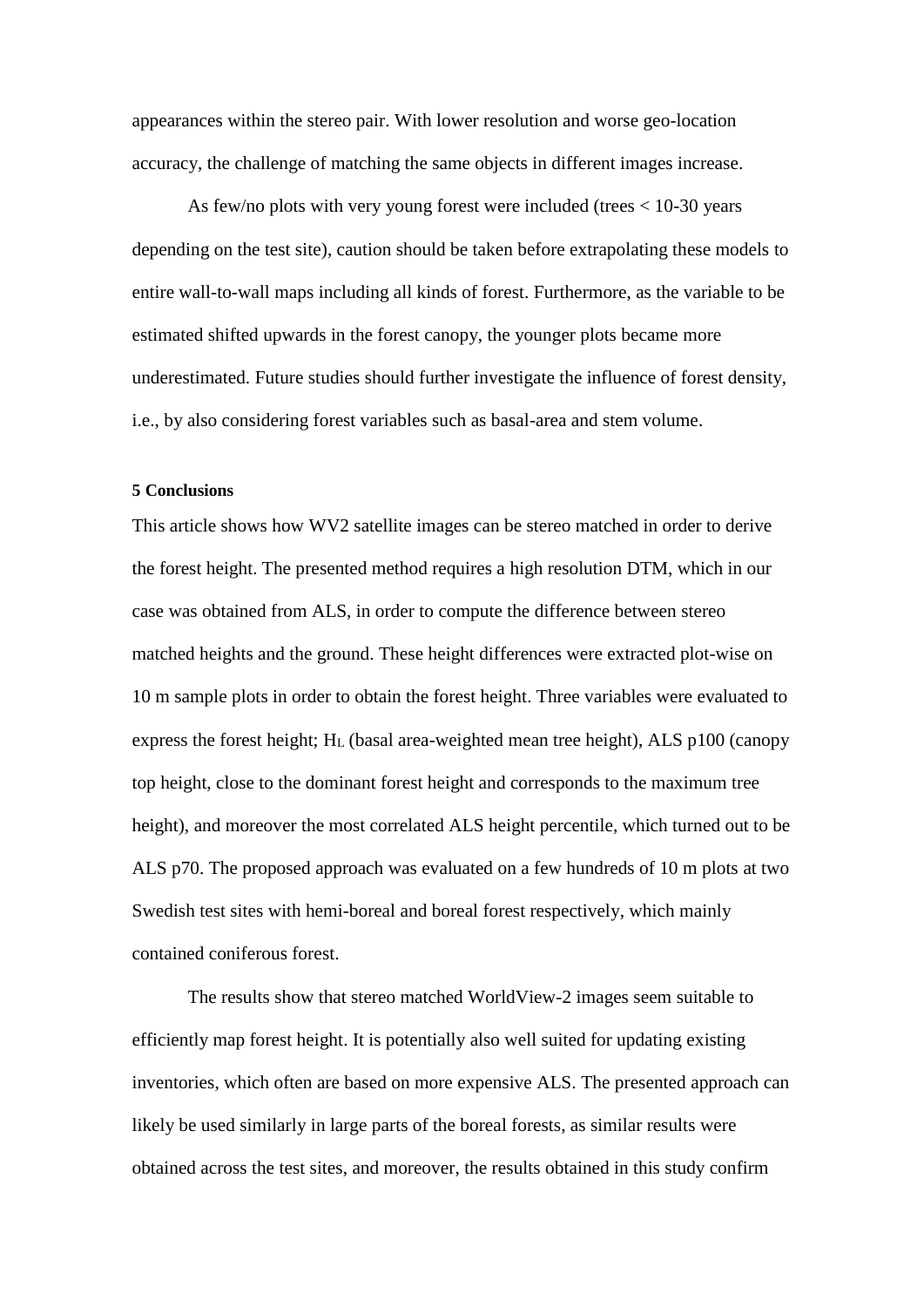other studies from for example, German and Canadian forests, which contain a higher degree of deciduous forest (St-Onge, Hu, and Vega 2008; Maack et al. 2015). The plotlevel results of about 6% to 10% RMSE are better than traditional field inventory methods currently used by many Swedish forest companies. A general tendency to underestimation of higher trees could be noticed, and this tended to be most prominent for the estimations of  $H<sub>L</sub>$  and ALS p100.

# **6 Acknowledgment**

The authors would like to acknowledge Dr. Johan Fransson, Prof. Håkan Olsson, Prof. Mathias Schardt, Dr. Karlheinz Gutjahr, and Dr. Johann Raggam for valuable discussions.

# **7 Disclosure statement**

The authors declare no conflicts of interest.

## **8 References**

- Bergström, Helena, Hanna Melin, and Anders Nicolausson. 2009. *Höjddata – En Förutsättning För Klimatanpassning*. Gävle, Sweden: Swedish National Land Survey.
- Hirschmüller, H. 2008. "Stereo Processing by Semiglobal Matching and Mutual Information." *Pattern Analysis and Machine Intelligence, IEEE Transactions on* 30 (2): 328–341. doi:10.1109/TPAMI.2007.1166.
- Hyndman, Rob J, and Anne B Koehler. 2006. "Another Look at Measures of Forecast Accuracy." *International Journal of Forecasting* 22: 679–688. doi:10.1016/j.ijforecast.2006.03.001.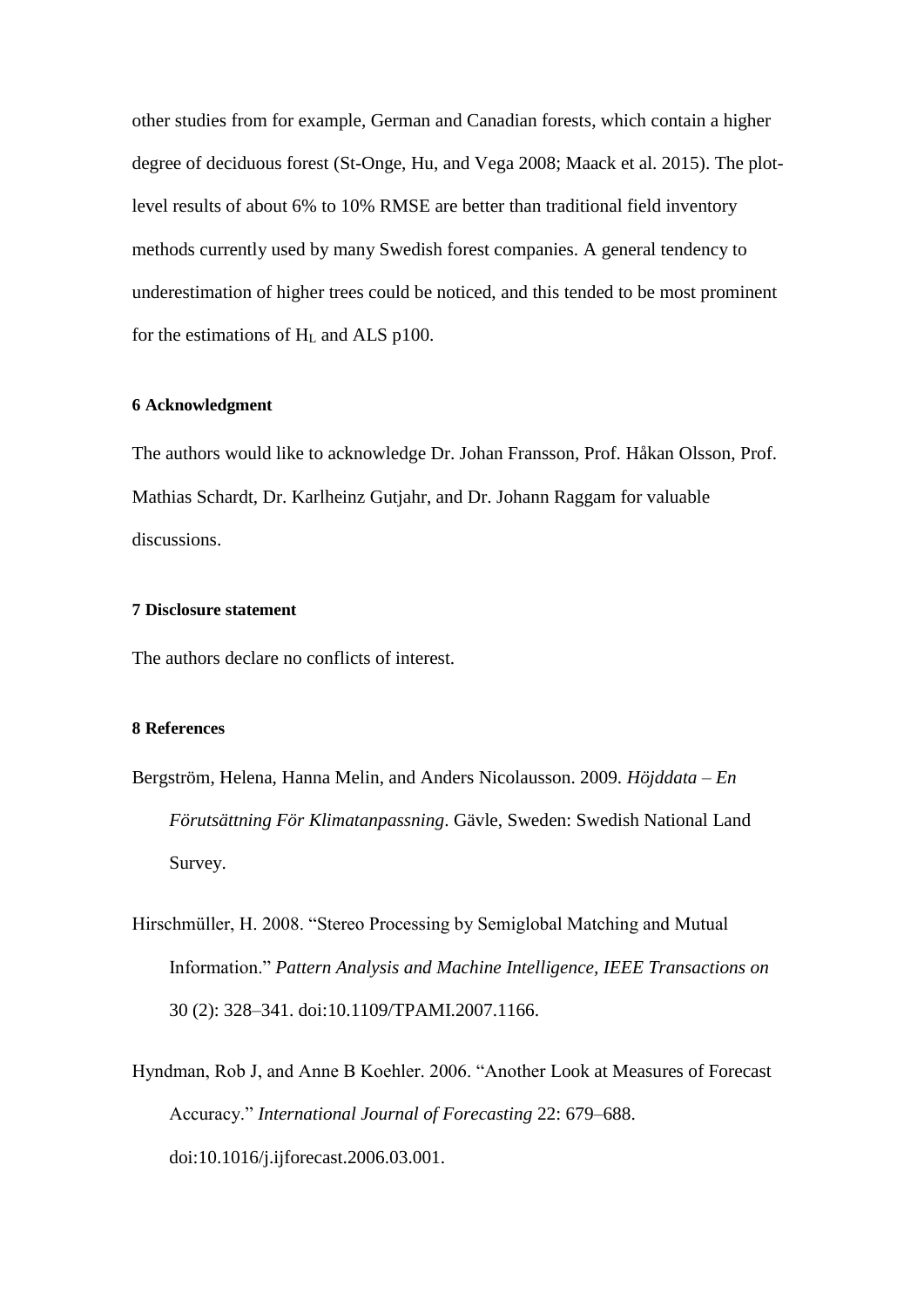- Hyyppä, Juha, Hannu Hyyppä, Mikko Inkinen, Marcus Engdahl, Susan Linko, and Yi-Hong Zhu. 2000. "Accuracy Comparison of Various Remote Sensing Data Sources in the Retrieval of Forest Stand Attributes." *Forest Ecology and Management* 128 (1-2): 109–120. doi:10.1016/S0378-1127(99)00278-9.
- Immitzer, Markus, Christoph Stepper, Sebastian Böck, Christoph Straub, and Clement Atzberger. 2016. "Forest Ecology and Management Use of WorldView-2 Stereo Imagery and National Forest Inventory Data for Wall-to-Wall Mapping of Growing Stock." *Forest Ecology and Management* 359. Elsevier B.V.: 232–246. doi:10.1016/j.foreco.2015.10.018.
- Kvålseth, TO. 1985. "Cautionary Note about R 2." *The American Statistician* 39 (4): 279–285.
- Maack, Joachim, Teja Kattenborn, Fabian Ewald Fassnacht, Fabian Enßle, Jaime Hernández, Patricio Corvalán, and Barbara Koch. 2015. "Modeling Forest Biomass Using Very-High-Resolution Data - Combining Textural, Spectral and Photogrammetric Predictors Derived from Spaceborne Stereo Images." *European Journal of Remote Sensing* 48: 245–261. doi:10.5721/EuJRS20154814.
- Næsset, Erik, Terje Gobakken, Johan Holmgren, Hannu Hyyppä, Juha Hyyppä, Matti Maltamo, Mats Nilsson, Håkan Olsson, Åsa Persson, and Ulf Söderman. 2004. "Laser Scanning of Forest Resources: The Nordic Experience." *Scandinavian Journal of Forest Research* 19 (6): 482–499. doi:10.1080/02827580410019553.
- Nilsson, Malin. 2013. "Knowledge in the Forest Planning Process." Swedish University of Agricultural Sciences. http://pub.epsilon.slu.se/10253/1/nilsson\_m\_130423.pdf.

Perko, Roland, Hannes Raggam, Karlheinz Gutjahr, and Mathias Schardt. 2014.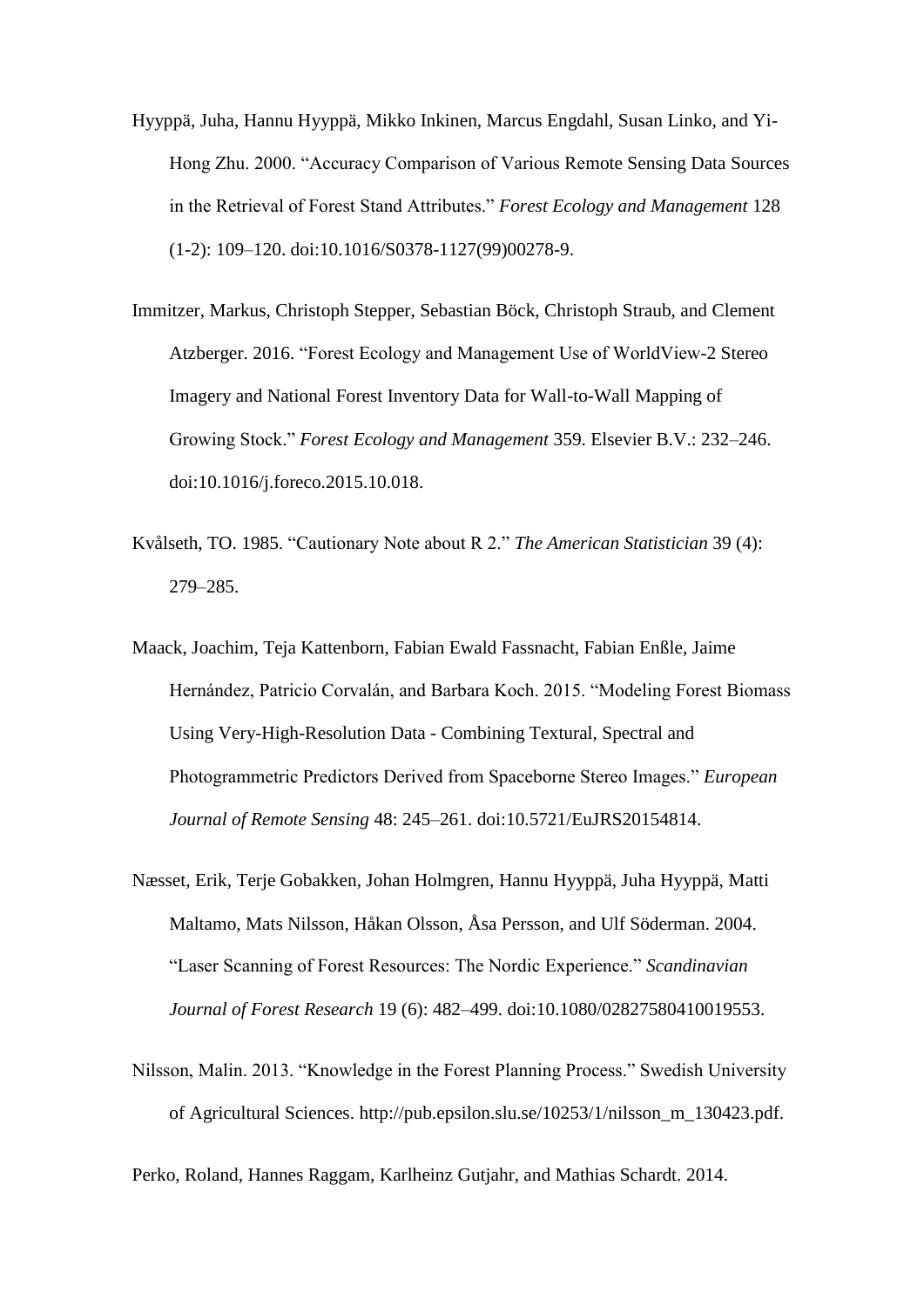"Assessment of the Mapping Potential of Pléiades Stero and Triplet Data." In *ISPRS Annals of the Photogrammetry, Remote Sensing and Spatial Information Sciences*, II-3:103–109. doi:10.5194/isprsannals-II-3-103-2014.

- Persson, Henrik, Jörgen Wallerman, Håkan Olsson, and Johan E.S. Fransson. 2012. "Estimating Biomass and Height Using DSM from Satellite Data and DEM from High-Resolution Laser Scanning Data." In *IGARSS 2012*, 1649–1651. 22-27 July, Munich, Germany.
- Rönnberg, Andreas. 2011. *Kartografisk Information Ur Laserdata*. Vol. 1. Gävle, Sweden.
- St-Onge, B., Y. Hu, and C. Vega. 2008. "Mapping the Height and above-Ground Biomass of a Mixed Forest Using Lidar and Stereo Ikonos Images." *International Journal of Remote Sensing* 29 (5): 1277–1294. doi:10.1080/01431160701736505.
- Straub, Christoph, Jiaojiao Tian, Rudolf Seitz, and Peter Reinartz. 2013. "Assessment of Cartosat-1 and WorldView-2 Stereo Imagery in Combination with a LiDAR-DTM for Timber Volume Estimation in a Highly Structured Forest in Germany." *Forestry* 86 (July): 463–473. doi:10.1093/forestry/cpt017.
- Ståhl, Göran. 1992. *A Study on the Quality of Compartmentwise Forest Data Acquired by Subjective Inventory Methods. Vol 24.* Umeå, Sweden.
- Söderberg, Ulf. 1986. *Funktioner För Skogliga Produktionsprognoser: Tillväxt Och Formhöjd För Enskilda Träd Av Inhemska Trädslag I Sverige*. Rapport (Sveriges Lantbruksuniversitet. Avdelningen for Skogsuppskattning Och Skogsindelning). Umeå, Sweden: Sveriges lantbruksuniversitet.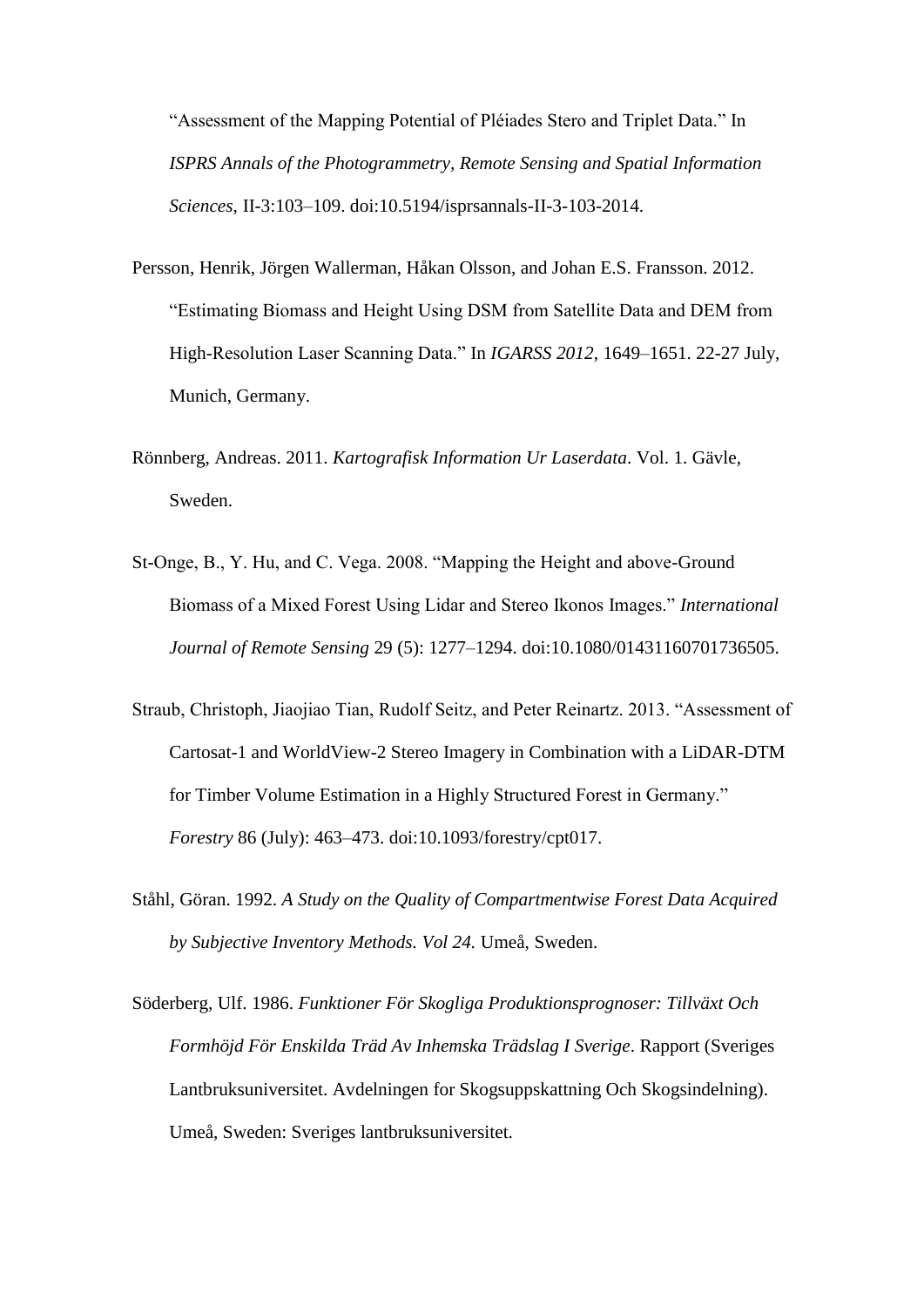- Tomppo, Erkki, Håkan Olsson, Göran Ståhl, Mats Nilsson, Olle Hagner, and Matti Katila. 2008. "Combining National Forest Inventory Field Plots and Remote Sensing Data for Forest Databases." *Remote Sensing of Environment* 112 (5): 1982–1999. doi:10.1016/j.rse.2007.03.032.
- Yu, Xiaowei, Juha Hyyppä, Mika Karjalainen, Kimmo Nurminen, Kirsi Karila, Antero Kukko, Anttoni Jaakkola, et al. 2015. "Comparison of Laser and Stereo Optical, SAR and InSAR Point Clouds from Air- and Space-Borne Sources in the Retrieval of Forest Inventory Attributes." *Remote Sensing* 7 (12): 15933–15954. doi:10.3390/rs71215809.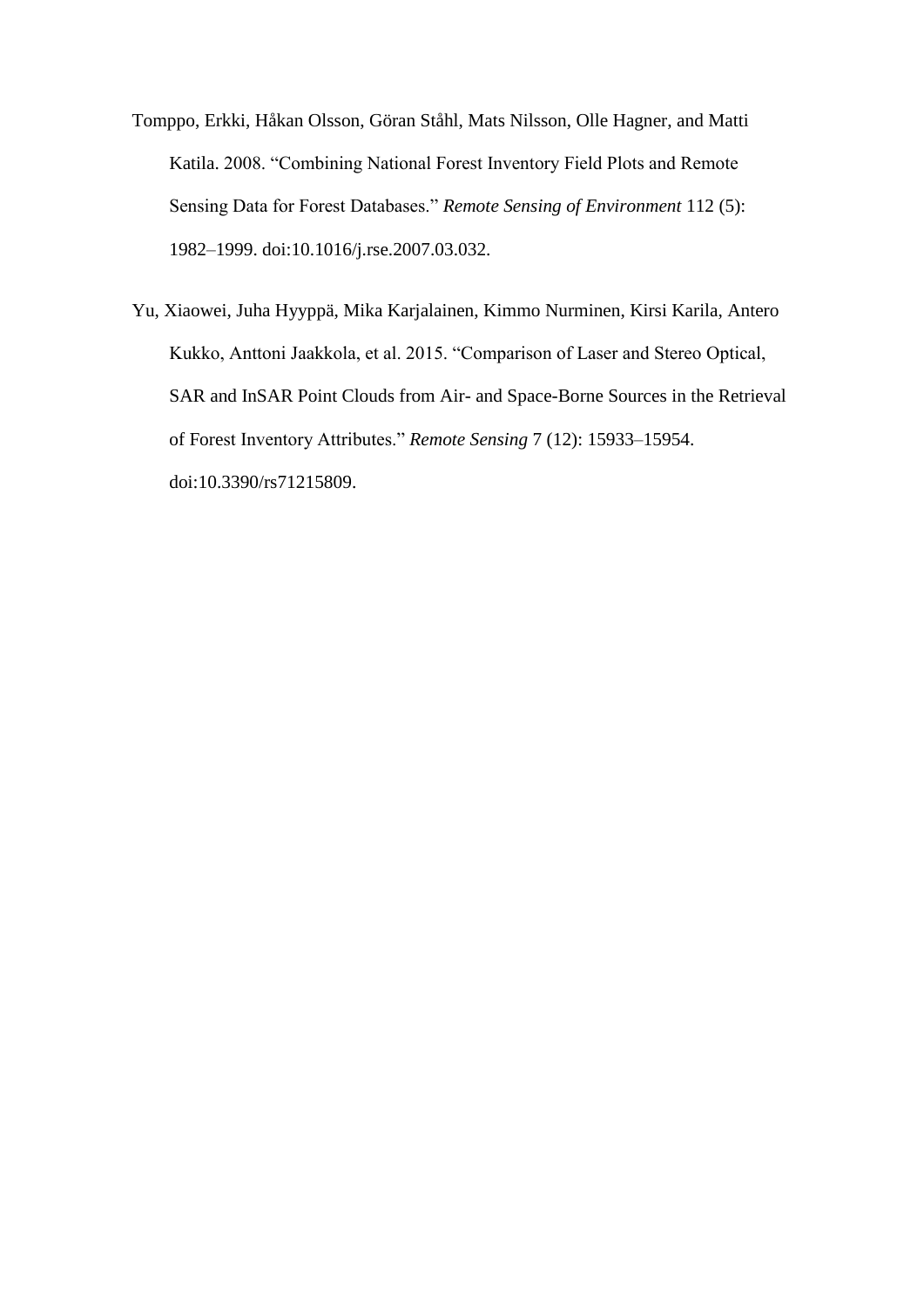# **9 Tables**

Table 1. Field plot properties for HL. The "number of plots used" contains no clear-cut plots or plots with mean ALS p100<4 m.

| <b>Test site</b> | Number of   | Number of  | <b>Mean</b> Min |      | <b>Max</b> | <b>Standard</b> |
|------------------|-------------|------------|-----------------|------|------------|-----------------|
|                  | inventoried | plots used | (m)             | (m)  | (m)        | deviation       |
|                  | plots       |            |                 |      |            | (m)             |
| Remningstorp 219 |             | 175        | 18.7            | 6.04 | 28.0       | 4.66            |
| Krycklan         | 326         | 282        | 14.4            | 4.42 | 24.6       | 3.57            |

Table 2. Number of inventoried trees at respective test site, presented species-wise. The DBH was always measured for all trees where the height was measured.

| <b>Test site</b>       | <b>Species</b> | No. of trees No. of trees |          |  |
|------------------------|----------------|---------------------------|----------|--|
|                        |                | (DBH)                     | (height) |  |
| Remningstorp Spruce    |                | 3930                      | 1071     |  |
| Remningstorp Deciduous |                | 1860                      | 506      |  |
| Remningstorp           | Pine           | 465                       | 239      |  |
| Krycklan               | Spruce         | 5869                      | 1064     |  |
| Krycklan               | Deciduous      | 3439                      | 506      |  |
| Krycklan               | Pine           | 6256                      | 1942     |  |

Table 3. Details for the WV2 satellite images.

| <b>Test site</b>                 | Date of           | In-track | <b>Across-track</b>                       | <b>Intersection</b> |  |
|----------------------------------|-------------------|----------|-------------------------------------------|---------------------|--|
|                                  | acquisition       |          | view angle $(\circ)$ view angle $(\circ)$ | angle $(^\circ)$    |  |
| Remningstorp 1 11 Sep 2015 -14.6 |                   |          | $-20.8$                                   |                     |  |
| Remningstorp 2 11 Sep 2015 12.5  |                   |          | $-20.0$                                   | $\{27.1$            |  |
| Krycklan #1                      | 11 Sep 2015 -23.0 |          | $-22.3$                                   | $\{29.7$            |  |
| Krycklan #2                      | 11 Sep 2015 6.7   |          | $-21.7$                                   |                     |  |